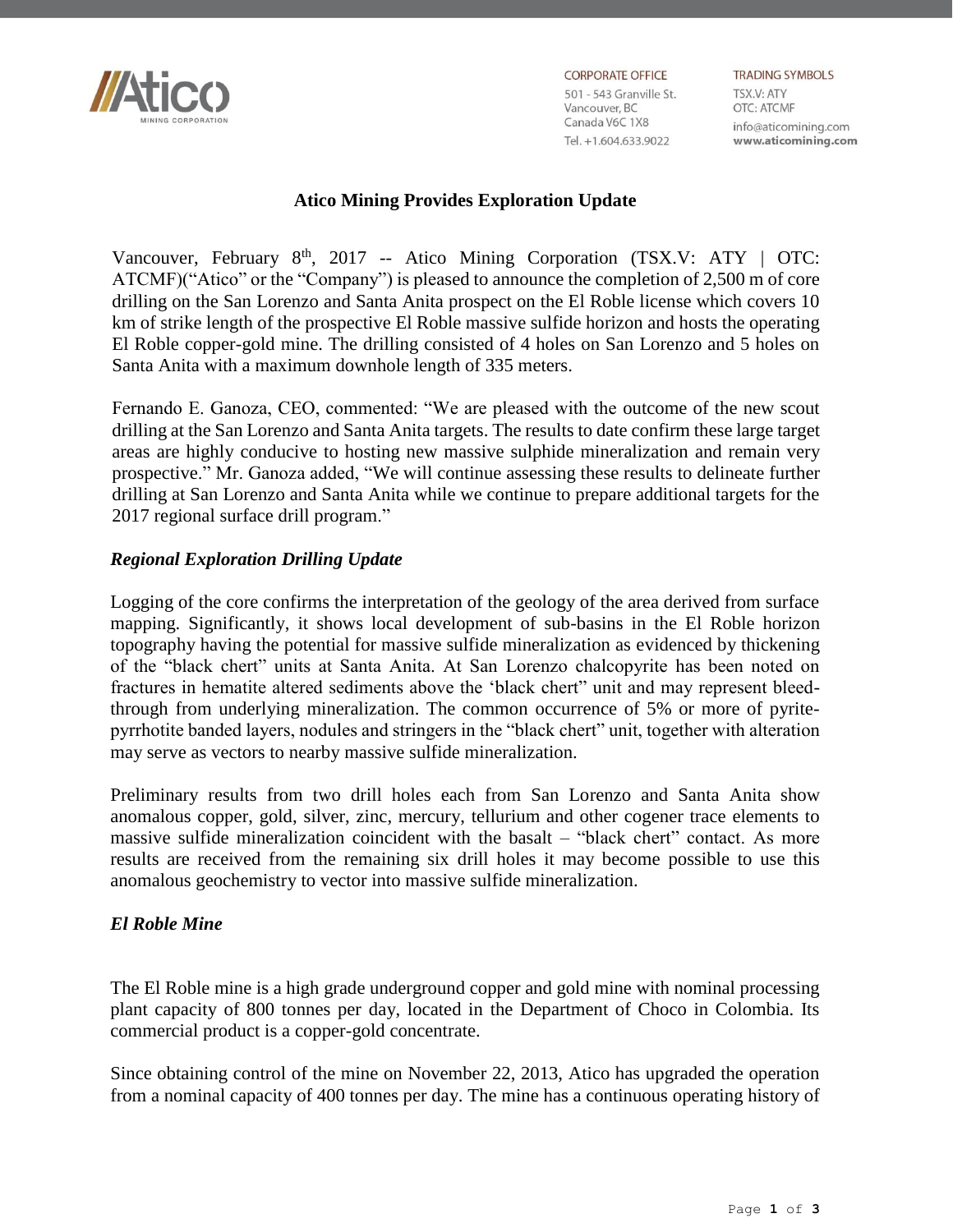

**CORPORATE OFFICE** 501 - 543 Granville St. Vancouver, BC<br>Canada V6C 1X8 Vancouver, BC Tel. +1.604.633.9022

**TRADING SYMBOLS** TSX.V: ATY **OTC: ATCMF** info@aticomining.com www.aticomining.com

twenty-two years, with recorded production of 1.5 million tonnes of ore at an average head grade of 2.6% copper and an estimated gold grade of 2.5 g/t. Copper and gold mineralization at the El Roble property occurs in volcanogenic massive sulfide ("VMS") lenses.

Since entering into the option agreement in January 2011 to acquire 90% of El Roble, Atico has aggressively explored the mine and surrounding claims. The Company has completed 31,377 meters of diamond drilling and identified numerous prospective targets for VMS deposits on the 6,679-hectare property. This exploration led to the discovery of high-grade copper and gold mineralization below the 2000 level, the lowest production level of the El Roble mine. Atico has developed a new adit access from the 1880 elevation to develop these new resources.

El Roble has a measured and indicated resource of 1.87 million tonnes grading 3.46% copper and 2.27 g/t gold, at a cut-off grade of 0.93% copper equivalent. Mineralization is open at depth and along strike and the Company plans to further test the limits of the resource.

On the larger land package, the Company has identified a prospective stratigraphic contact between volcanic rocks and black and grey cherts that has been traced by Atico geologists for ten kilometers. This contact has been determined to be an important control on VMS mineralization on which Atico has identified 15 prospective target areas for VMS type mineralization occurrence, which is the focus of the surface drill program at El Roble.

### *Qualified Control*

Dr. Demetrius Pohl, Ph.D., AIPG Certified Geologist, a qualified person under NI 43-101 standards and independent of the Company, is responsible for ensuring that the information contained in this news release is an accurate summary of the original reports and data provided to or developed by Atico Mining Corporation. Dr. Pohl has approved the scientific and technical content of this news release

### *About Atico Mining Corporation*

Atico is a growth-oriented Company, focused on exploring, developing and mining copper and gold projects in Latin America. The Company operates the El Roble mine and is pursuing additional acquisition opportunities. For more information, please visit [www.aticomining.com.](http://www.aticomining.com/)

ON BEHALF OF THE BOARD